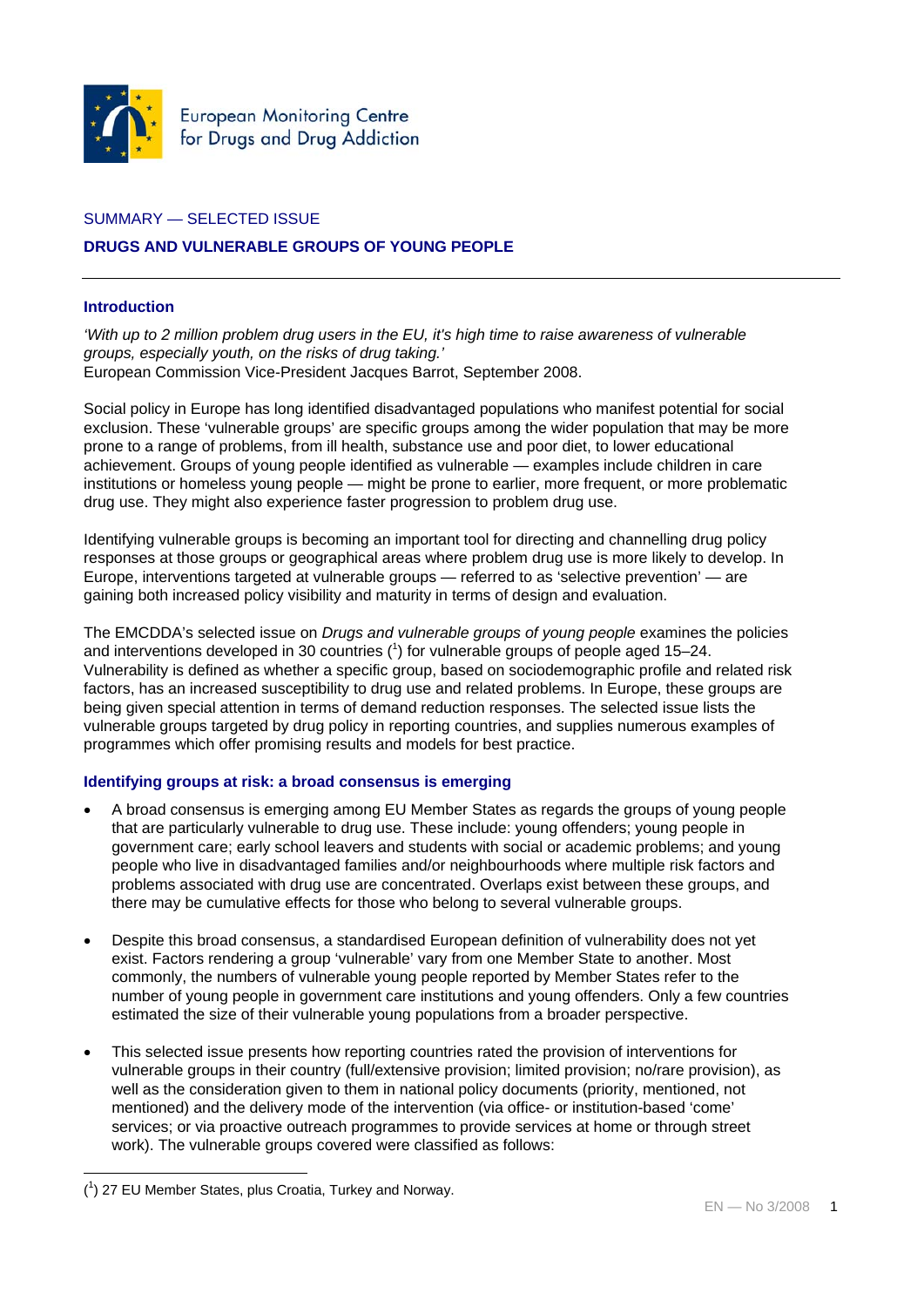- **Vulnerable groups with ties to institutions**
- Early school leavers and truants, children in care institutions, and young offenders
- **Vulnerable populations in the community** Vulnerable families, homeless young people, young people in deprived neighbourhoods, and minorities.

### **The theoretical background: building 'resilience' among vulnerable groups**

Selective prevention programmes attempt to build 'resilience' to drug use. This is achieved on three levels: individual (personal coping); family (parenting styles) or the community (cohesion and organisation).

#### **Legislation and policy: a gap between promises and delivery?**

- 13 European countries reported primary legislation referring to vulnerable groups of young people. These fell into two types: laws defining certain vulnerable groups, and laws establishing general or specific responses targeting them.
- Since 2004, vulnerable groups have been listed as a priority in an increasing number of drug policies, and they are also included in social policies in the majority of reporting countries (between 16 and 22 countries, depending on the group concerned). However, the increase in provision of interventions to vulnerable groups has been inconsistent, and has only increased for young people in institutional care and for immigrants. There is thus a visible gap between political will and practical implementation.

#### **Responses: a broad consensus, yet few common definitions across countries**

- School surveys reveal a strong correlation between truancy and drug use. However, little information is reported on the contents of interventions targeting early school leavers. Several countries have alternative curricula in place to counteract 'school fatigue', but only three Member States refer in their drug prevention strategies to specific interventions for drug-using truants.
- Studies show a strong correlation between drug use and being in government care. Ten countries give maximum consideration to children in the care of local authorities in their policies. However, estimates of the number of young people in government care institutions are not comparable across reporting states due to differences in definitions and measures.
- For young offenders, almost all Member States report alternatives to imprisonment or penal sanctions. There are, however, important differences in the practical implementation of these alternatives.
- 13 countries report that their family-based prevention is predominantly selective (i.e. it mostly targets vulnerable families). However, only seven of 30 reporting countries report 'full or extensive provision' of interventions for substance abuse in the family, five countries report for 'family conflict and neglect', four for 'social disadvantage (e.g. unemployment)', criminal justice problems or marginalised ethnic families, and three countries for families with mental health problems.
- Homelessness is associated with drug use, and in some studies substance use is reported to be the second most common reason for becoming homeless. Most European countries report high levels of problematic substance use among homeless people. Alcohol is the most frequent substance used, but the use of illicit drugs, polydrug use and drug injection are also common. An especially vulnerable group of children are those who run away from home and, more commonly, from government care institutions, and subsequently become homeless.
- No common European definition exists of 'deprived living areas', and engaging vulnerable young people in disadvantaged neighbourhoods has been reported as a major challenge in selective drug prevention. Nonetheless, seven countries give maximum consideration (priority or mention in policies and full or extensive provision) to young people in deprived neighbourhoods. Across Europe, such neighbourhoods are reported as being mainly concentrated in urban areas, often in specific blocks of buildings inhabited by low-income populations.